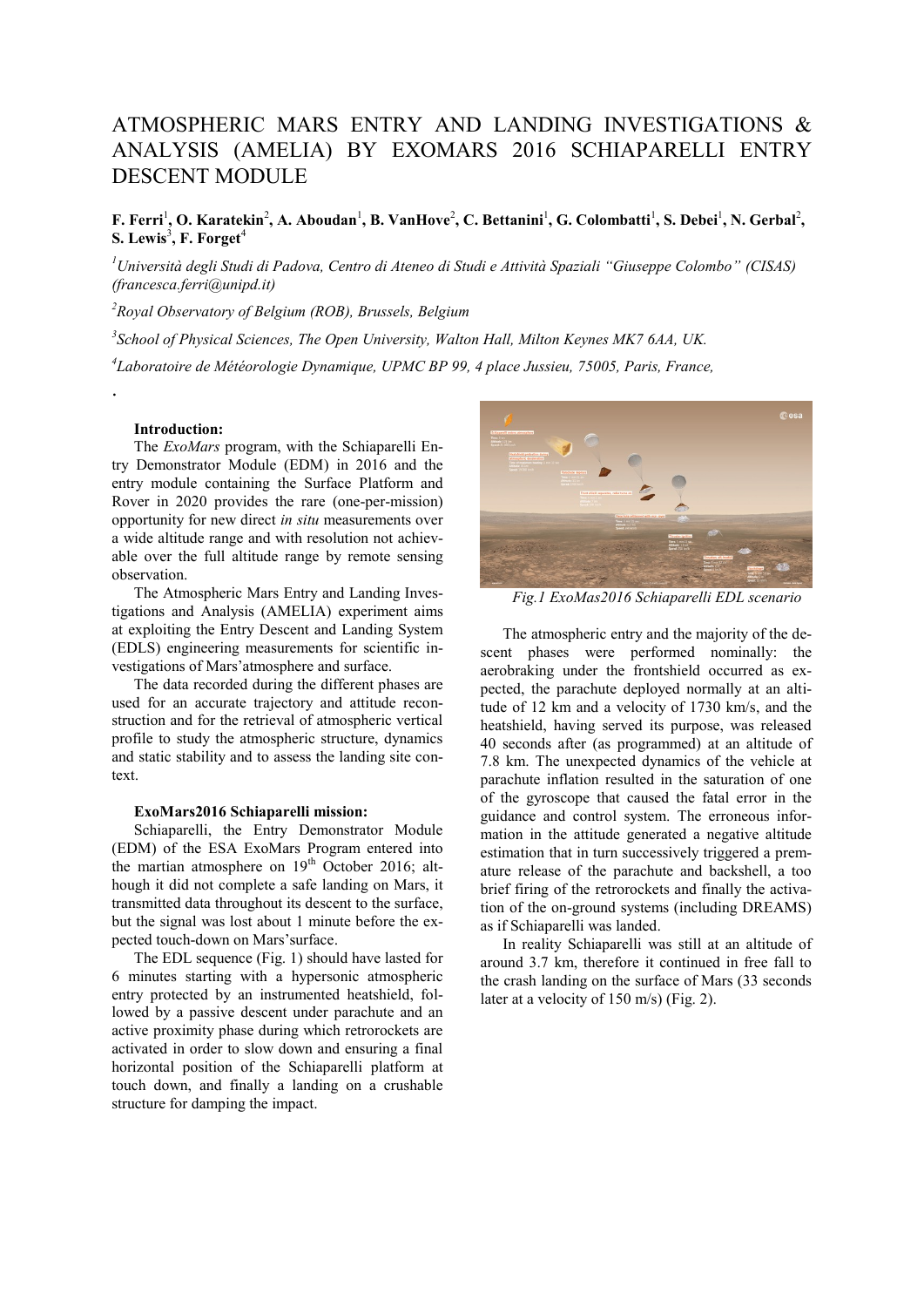

*Fig. 2 HIRISE image of Schiaparelli crash landing.*

Schiaparelli continuously transmitted telemetry that was received from the TGO (Trace Gas Orbiter) while the signal carrier was recorded by the Giant Metre-wave Radio Telescope (GMRT) in Pune (India) and by MarsExpress. until the loss of signal.

The radio signal and the telemetry data set, although limited, are essential to investigate the anomaly that caused the crash landing, but also for the achievement of AMELIA experiments scientific ob*iectives*.

At present these data are under analysis to investigate the reasons for the Schiaparelli's landing failure and are under embargo.

## **Atmospheric science:**

To date only seven profiles of density, pressure and temperature have been derived from *in situ*  measurements performed by *Viking 1* and *2* in day time [Seiff & Kirk, 1977], *MarsPathfinder* at night time [Schofield et al. 1997; Magalhães et al. 1999], two more profiles from *Mars Exploration Rovers*  (MER): *Spirit* and *Opportunity* [Withers & Smith 2006] with much lower accuracy, *Mars Phoenix*: first profile from the martian polar region [Withers & Catling 2010] and more recently by *MSL-Curiosity* [Holstein-Rathlou et al. 2016].

Such profiles are vital for cross-calibrating remotely-sensed observations (such as from the Mars Climate Sounder instrument [McCleese et al. 2011, Kleinboehl et al. 2009,2013] on board NASA Mars Reconnaissance Orbiter), testing atmospheric models used in numerous studies of atmospheric variability on a range of temporal and spatial scales, as well as for the practical issue of reaching the martian surface reliably [e.g. Montabone et al. 2006, 2015] and to investigate the climate of Mars.

New data from different sites, seasons and time

periods are essential to investigate the thermal balance of the surface and near-surface atmosphere of Mars, diurnal variations in the depth of the planetary boundary layer and the effects of these processes on the Martian general circulation. Temperature *in situ* measurements together with pressure and wind are fundamental for studying the martian atmospheric structure and dynamics, and also for the investigation of the meteorology and the planetary boundary layer on Mars.

ExoMars 2016 Schiaparelli provides the opportunity for new direct *in situ* measurements during the martian statistical dust storm season. These data contribute to exploring an altitude range and a vertical resolution not covered by remote sensing observations from an orbiter, proving a surface and atmosphere 'ground thruth' for remote sensing observations and imposing important constraint on the validation of Mars atmosphere models.

Within the AMELIA team, a strong effort has been put into atmospheric modeling and data assimilation (e.g. MGS-TES, MRO-MCS and MARCI records, MEx-PFS, optical depth from MER-Opportunity PanCam) in order to monitoring weather conditions and to assess the atmospheric context at entry, permitting comparison of the AMELIA profile with independent remotely sensed data, e.g. from Mars Climate Sounder. Finally, this expertise is fundamental for the scientific analysis and interpretation of the AMELIA results.

## **AMELIA simulation and reconstruction:**

From the measurements recorded during entry and descent, an atmospheric vertical profile along the descent trajectory is retrieved. The AMELIA team uses different approaches algorithms and methods for simulation and reconstruction of the Schiaparelli-EDM trajectory and attitude during entry and descent phases in order to retrieve and validate the most accurate atmospheric profile.

A near-real-time reconstruction of the trajectory has been performed using the radio communication link between Schiaparelli and the radio receiver on board the orbiters (TGO and MarsExpress) and by the carrier detection by the GMRT ground station in India. The atmospheric vertical profiles of density, pressure and temperature are derived using different data and methods including: direct integration from deceleration measurement, from hypersonic dynamic pressure data recorded during entry, by data assimilation and matching an atmospheric standard model with Extended Kalman filtering (EFK) of the EDM dynamic models.

We will report the preliminary results on the atmospheric reconstruction and in terms of the assessment of the atmospheric science.